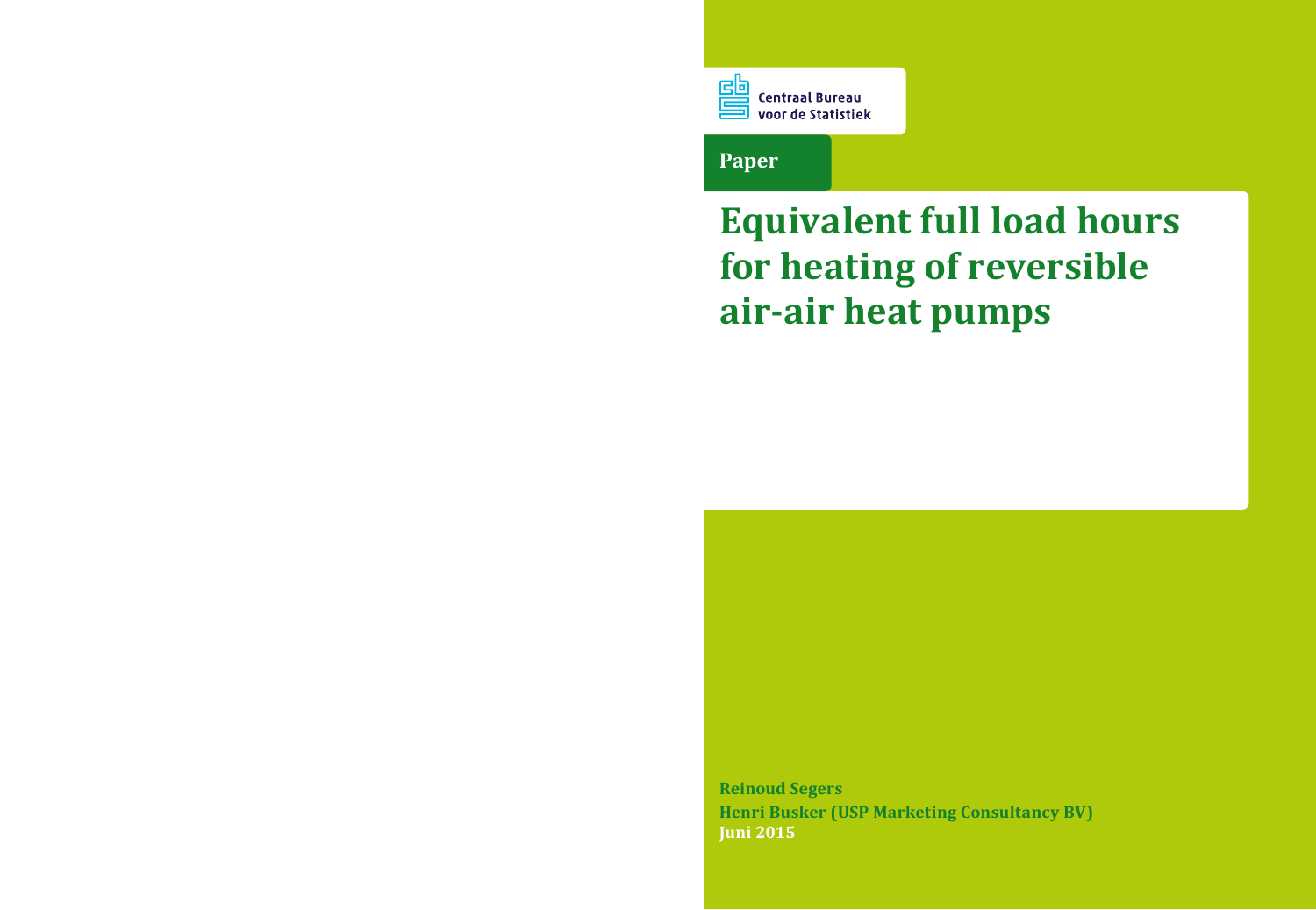### <span id="page-1-0"></span>**Summary**

Modern air conditioning machines are often reversible air to air heat pumps and can be used for renewable heating. However, as the extent to which these systems are actually used for heating in the Netherlands is very uncertain, so is the calculated contribution of these systems to gross final renewable energy consumption. A few questions were added to a telephone market survey for companies that install these reversible cooling systems in the Netherlands to reduce this uncertainty. The survey showed that many of the reversible air to air systems newly installed in 2014 are actually used for heating. VRF systems are used much more for heating than split systems. The average equivalent full load hours for heating was about 500 which is substantially less than the current default value for the average climate zone for reversible air to air systems (710 hours ) from the European Commission.

It is important to note that this default value refers to the stock of all installed systems and not to the newly installed systems. We assume that in the past the reversible systems were used less for heating. This makes the difference between the EU default and the results of this study even larger.

For the purpose of using the survey results to calculate the contribution of reversible air to air systems to gross final renewable energy consumption in the Netherlands, a table is proposed that reflects a gradual increase of the equivalent full load hours for heating for the year of installation from 2009 to 2015. Using this table in combination with the database of installed heat pumps per year, the calculated renewable energy production for the reversible air to air systems in 2013 goes from 0.8 PJ (existing calculation based on the most recent update of the national Protocol Monitoring Renewable Energy) to 0.5 PJ.

This new result is better supported empirically than before, but still contains substantial estimated elements. To reduce uncertainty in the future we recommend that the survey described should be repeated in a few years.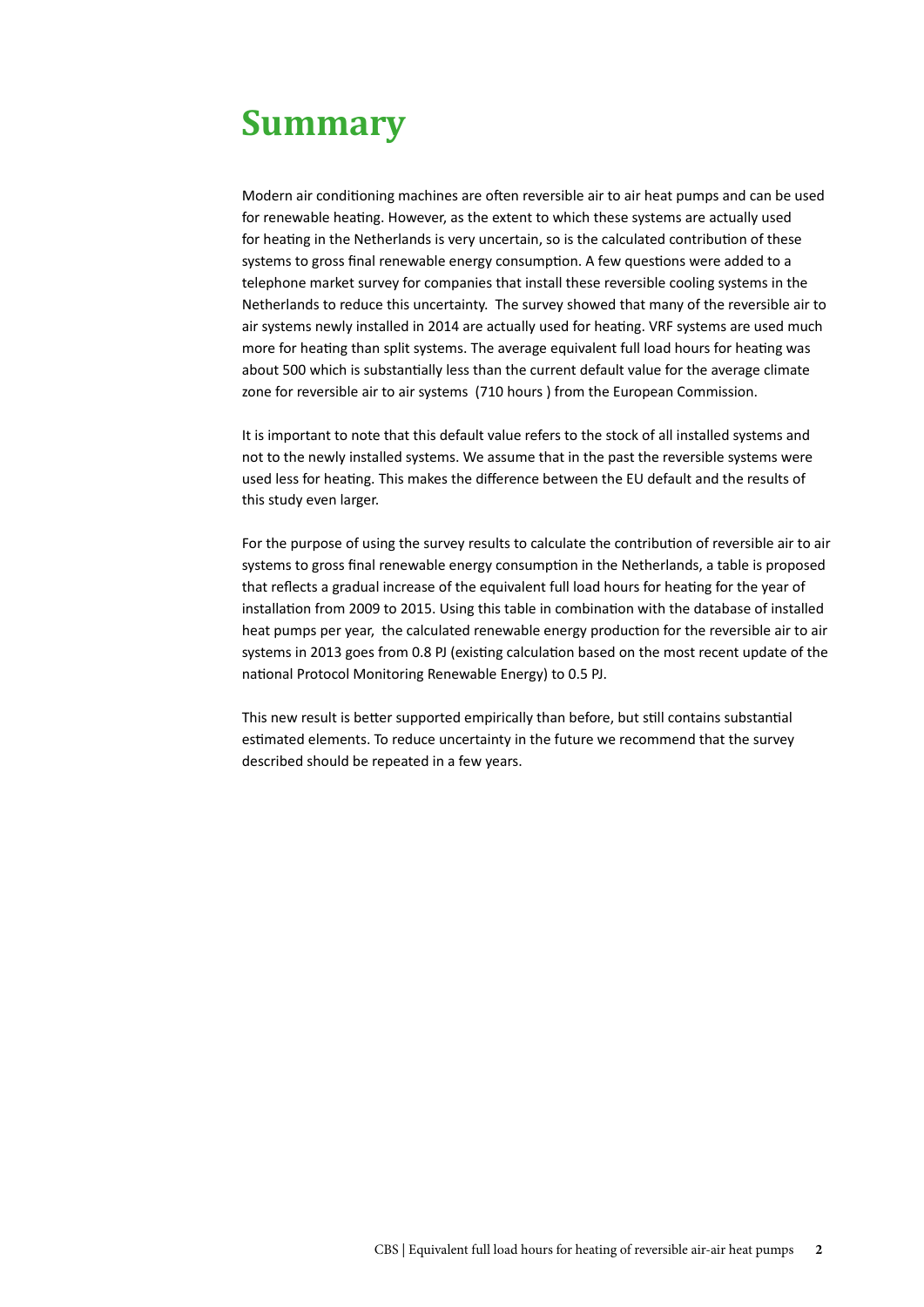### **Inhoud**

[Summary](#page-1-0) **2**

- **1. [Introduction 4](#page-3-0)**
- **2. [Description of the survey 5](#page-4-0)**
- **3. [Results 6](#page-5-0)**
- **4. [Consequences of results for calculating the production of renewable energy](#page-6-0) [from air to air heat pumps 7](#page-6-0)**

[References](#page-8-0) **9**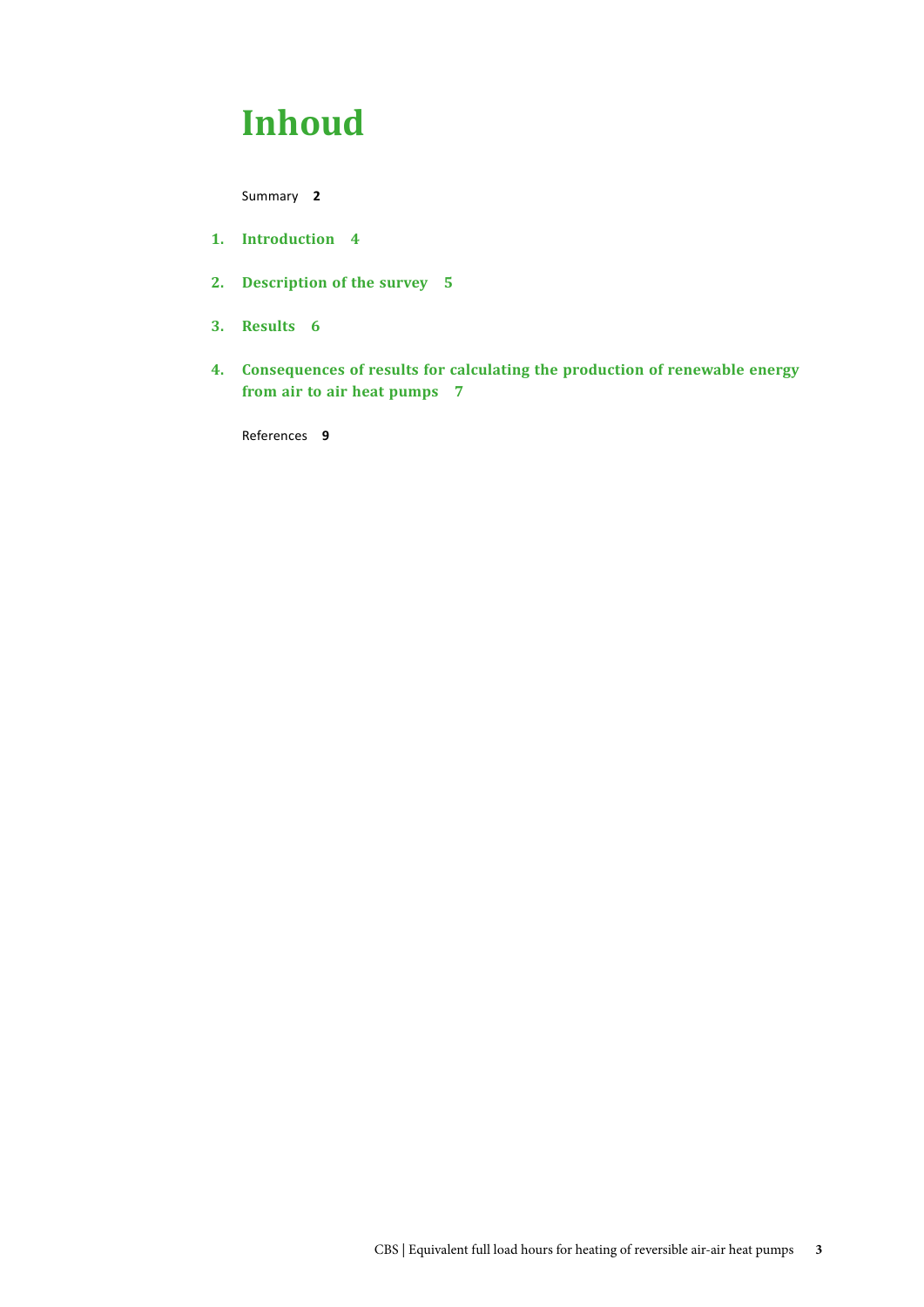### <span id="page-3-0"></span>**1. Introduction**

Heat pumps are used to extract aerothermal and geothermal energy and thus contribute to the use of renewable energy. In 2013 heat pumps were responsible for 6 percent of the final consumption of renewable energy in the Netherlands (Statistics Netherlands, 2015) and this share has been growing in recent years.

To quantify the renewable heat pump heat production efficiently, Statistics Netherlands collects information on the sales of heat pumps in terms of numbers and capacity from the heat pump supplying companies and their trade associations DHPA and VERAC. Subsequently, the installed base of heat pumps is calculated assuming a heat pump life time of 15 years. Renewable heat pump heat production is then calculated by multiplying the total capacity with a fixed estimate for the equivalent full load hours and subtracting the driving energy (electricity or natural gas) of the heat pumps. These calculations are made separately for various types of heat pumps. This method is in line with the national Protocol Monitoring Renewable Energy (RVO and Statistics Netherlands in preparation) and the guidelines for establishing the contribution of heat pumps to renewable energy (European Commission, 2013).

There are many different types of heat pumps, which can be classified according the heat source and heat sink. Air to air heat pumps extract heat from the air and supply the heat to an air-based heating system. Similarly there are water to water systems that extract heat from the (surface or ground) water and supply the heat to a water-based heating system. This article focuses on the air to air heat pumps.

The estimate of the equivalent full load hours for heating forms a crucial part of the calculation. This parameter is hard to estimate for air to air heat pumps, because most are in fact conventional cooling machines (air-conditioning) which can technically heat as well. However, natural gas boilers are a very well established technology for heating in the Netherlands, and it is likely that a substantial, but unknown, part of the reversible air-air systems is not or only partly used for heating. In these cases an air-air system is used for cooling and a natural gas boiler for (most) heating. Heat pump supplying companies in general do not know to what extent their reversible systems are used for heating, because they sell their systems to installers and only the way in which an air to air system is installed determines whether it is used for heating.

The European default for the equivalent full load hours for heating for reversible air to air heat pumps in average climates is 710 hours (European Commission, 2013). The value for heating only air-air systems is larger, but less relevant as the market of reversible systems is much larger. In the Netherlands the parameter for the equivalent full load hours of all air to air heat pumps for heating, according to the recently updated Protocol Monitoring Renewable Energy, (RVO and Statistics Netherlands, 2015) is 550 for heat pumps > 12 kW and zero for smaller heat pumps. Hence, this parameter was set lower than the European default. This updated Protocol has not yet been applied by Statistics Netherlands for published data on heat pumps.

These values for the equivalent full load hours for heating from the European Commission and the national Protocol are only very rough estimates and therefore uncertain. In terms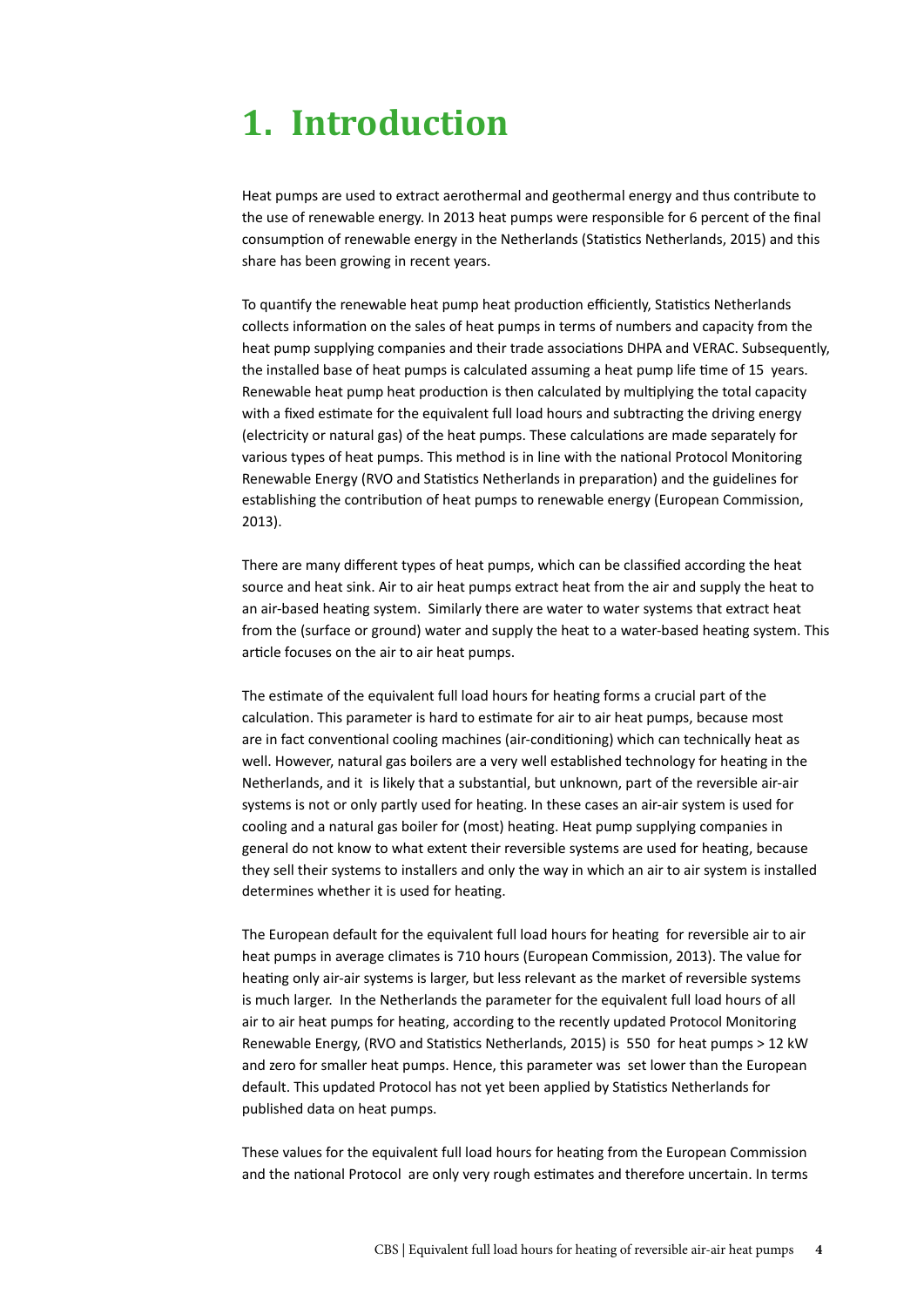<span id="page-4-0"></span>of capacity, air to air systems represented 40 percent of all installed heat pumps in 2013. Consequently, the uncertainty in equivalent full load hours of the reversible air to air systems contributes substantially to the overall uncertainty of renewable energy from heat pumps.

To reduce this uncertainty, a few questions were added to an existing survey on the market for companies that install cooling equipment about the estimated use for heating of reversible heating/cooling machines for the most recent projects carried out by the companies surveyed.

This article describes these additional questions, reports the results and formulates recommendations for the parameter for equivalent full load hours of air to air heat pumps in the Dutch renewable energy statistics. Unfortunately, the study described in this article came too late to be integrated in the recent update of the national Protocol Monitoring Renewable Energy (RVO and Statistics Netherlands, 2015). However, this article is on time for the coming revision of the Dutch renewable energy statistics and was already announced in a footnote in the updated Protocol.

### **2. Description of the survey**

The questions on the use of reversible air to air heat pumps were integrated in a survey commissioned by the NVKL (Dutch Association of refrigeration, air conditioning and heat pump (RACHP) contractors and suppliers) and supported by the Netherlands Enterprise Agency (RVO.nl). It was carried out by USP Marketing Consultancy in November and December of 2014. The main purpose of the survey was to quantify the market for companies active in installing and maintaining climate and cooling installations. CBS has collaborated with USP to include a couple of questions on the effective use of air-to-air heat pumps.

For the survey about 1200 companies were approached for an interview by telephone. The response rate was about 20 percent. For a limited number of large companies a more intensive calling procedure was applied and response rate was about 40 percent.

In the survey, two main markets are distinguished:

- − Air conditioning (Climate technology)
- − Refrigeration (Cooling technology)

Air conditioning technology refers to technology to achieve optimal air temperature and air quality mainly in buildings. Refrigeration refers to technology to purely cool dedicated storages or processes (e.g. storage of food). For the issue of air to air pumps, only the climate technology market is relevant.

Air conditioning was divided into three submarkets:-

- − Small air conditioning
- − Large air conditioning
- − Heating only systems

For the air to air systems the first two groups are important.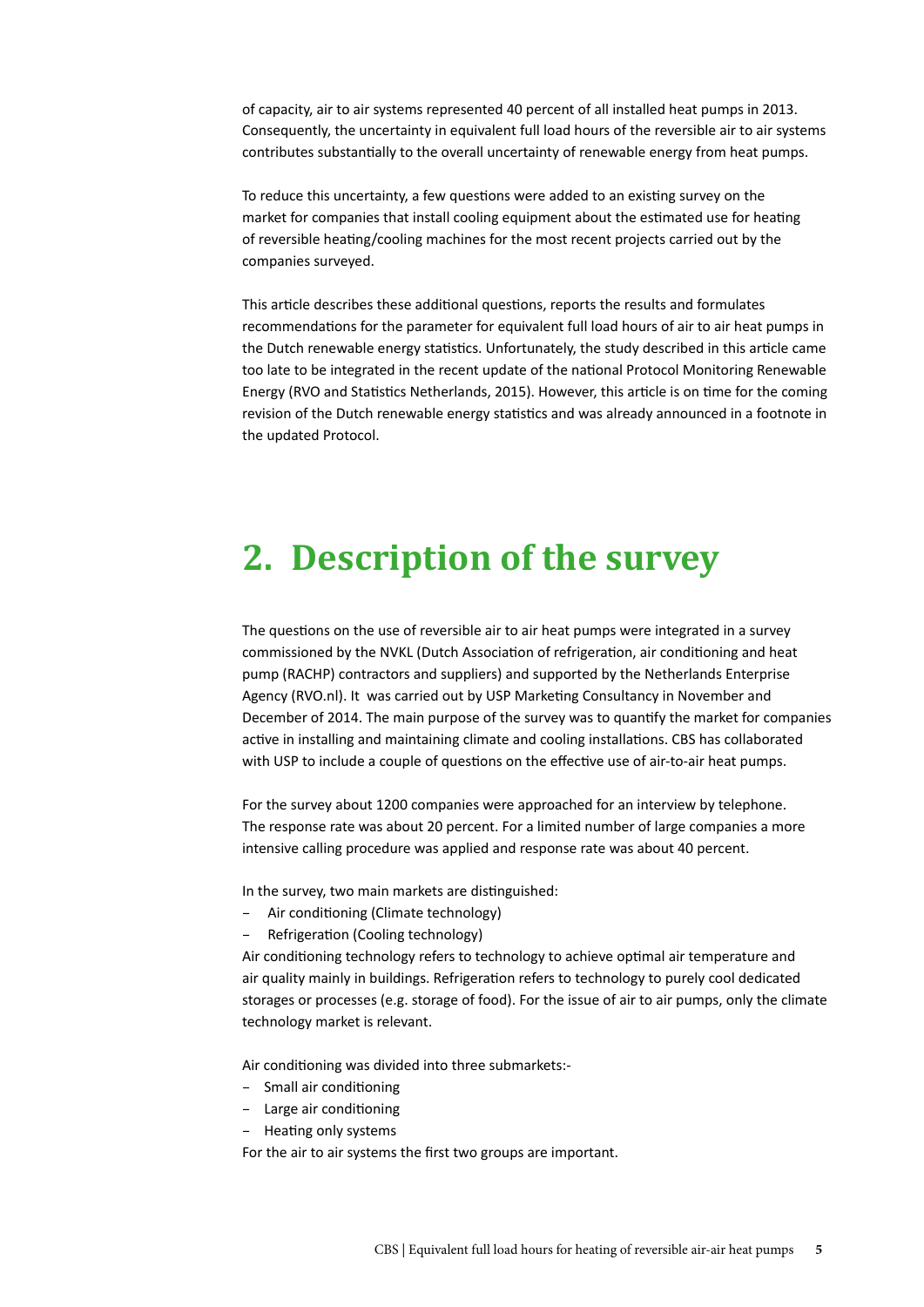<span id="page-5-0"></span>Each participant in the survey was asked to provide more detailed information on the last two projects for each submarket in which they were active. This information included, amongst others, the type of heating/cooling product involved, the type of project (new building, renovation or maintenance) and the number of products.

Three main types of products were distinguished for air to air systems:

- − Single-split systems: a typically small system with one outdoor and one indoor unit
- − Multi-split systems: a system of typically intermediate size with one outdoor unit and multiple indoor units.
- − VRF systems (Variable Refrigerant Flow): a flexible system of larger size.

Especially for the purpose of establishing the use of reversible air-air systems for heating questions were added on

- Whether or not the product is used for cooling only or both cooling and heating
- − The type of heating (auxiliary heating, main heating with other technology as back-up, full heating)
- − Thermal capacity of the product
- − Estimated equivalent full load hours for heating

The questions on the use for heating were asked in a sequence of increasing accuracy and difficulty to answer. In this way we aimed to obtain for all respondents at least a very rough indication on the use for heating and to obtain the most accurate answer (equivalent full load hours) for the respondents that were able to answer this questions. This strategy worked out as planned, because nearly all respondents could answer the first two questions, whereas only about 40 percent could answer the question about the equivalent full load hours.

### **3. Results**

In terms of number of products single and multi-split units are the most dominant product groups (table 1).

#### **1: Share of type of product in total number of sold or maintained air-air products in 2014**

|              | Percentage |
|--------------|------------|
|              |            |
| Single-split | 49         |
| Multi-split  | 40         |
| <b>VRF</b>   | 11         |
| Total        | 100        |
|              |            |

Source: Statistics Netherlands and USP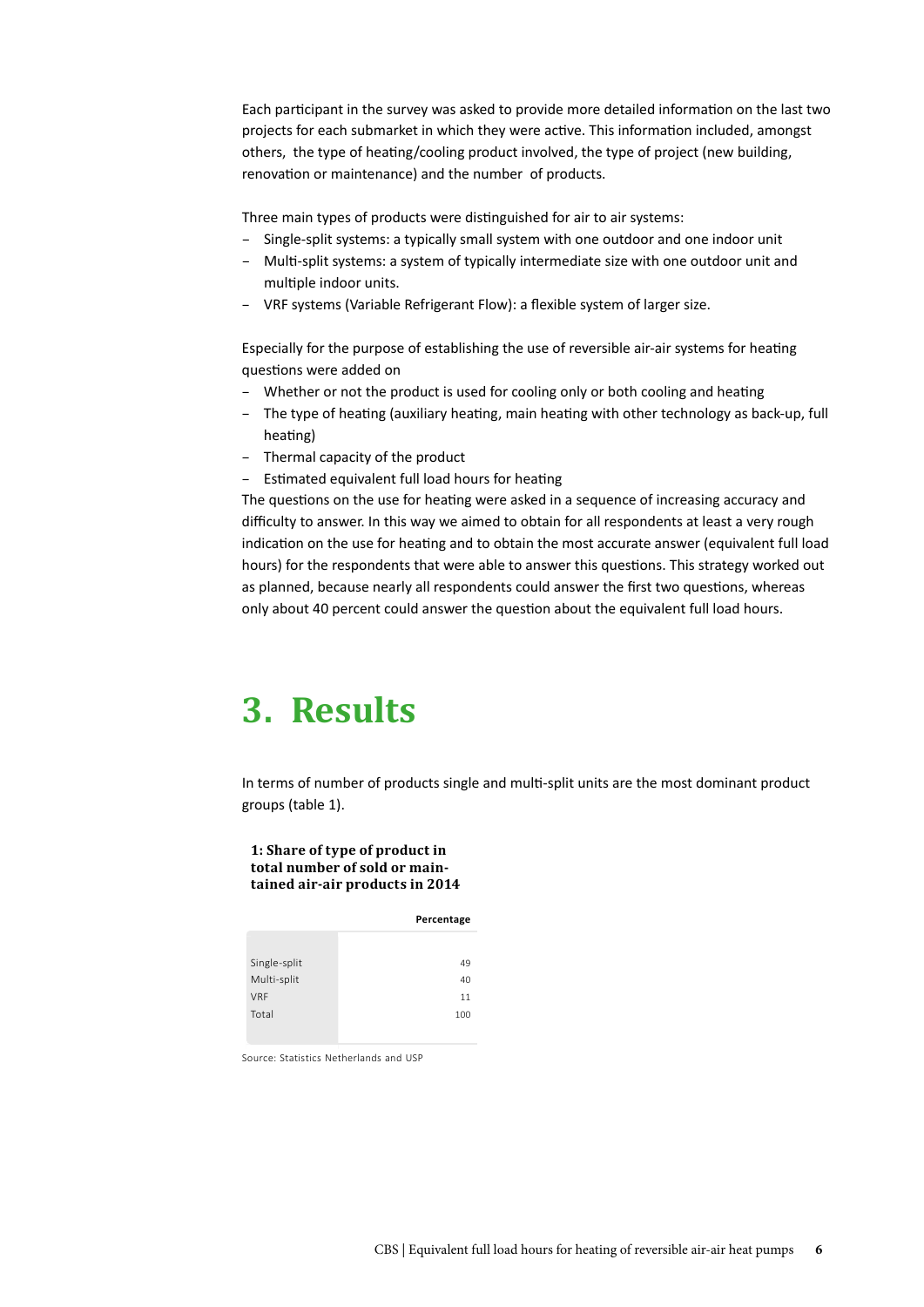<span id="page-6-0"></span>About 90 percent of all systems is used for heating (table 2).

#### **2: Application for heating of air to air systems in total number of sold or maintained air-air products in 2014**

|                             | Cooling only | heating and cooling | Total |
|-----------------------------|--------------|---------------------|-------|
|                             | %            |                     |       |
|                             | 13           | 87                  | 100   |
| Single-split<br>Multi-split | 8            | 92                  | 100   |
| <b>VRF</b>                  | 13           | 87                  | 100   |

Source: Statistics Netherlands and USP

As expected VRF systems have the largest thermal capacity. Also, VRF systems are used more intensively for heating than the single-split and multi-split systems (table 3). This table also shows that for VRF systems the systems that are used for auxiliary heating are smaller than the systems that are used more intensively for heating. For the split systems, such a trend is not visible.

#### **3: Average thermal capacity per product in the last two projects in 2014**

|                          | All types of heating <sup>1)</sup> | <b>Auxiliary heating</b> | <b>Main heating</b><br>with back up | <b>Full heating</b> |
|--------------------------|------------------------------------|--------------------------|-------------------------------------|---------------------|
| Average thermal capacity | kW                                 |                          |                                     |                     |
| Single-split             | 9                                  | 8                        | 13                                  | $7^{\circ}$         |
| Multi-split              | 18                                 | 18                       | 16                                  | 22                  |
| <b>VRF</b>               | 63                                 | 46                       | 74                                  | 100                 |
|                          |                                    |                          |                                     |                     |
| Number of observations   |                                    |                          |                                     |                     |
| Single-split             | 135                                | 91                       | 25                                  | 19                  |
| Multi-split              | 82                                 | 58                       | 17                                  | 7                   |
| <b>VRF</b>               | 64                                 | 34                       | 20                                  | 10                  |

<sup>1)</sup> For the avergae thermal capacity this is calculated as the weighted average for all three types of heating Source: Statistics Netherlands and USP

For the calculation of the average equivalent full load hours (to be applied to the installed capacity) it is most relevant to know the shares of the different heating types in terms of thermal capacity (table 4). For this table the number of observations (not shown) is comparable to table 3.

#### **4: Share of heating type in terms of thermal capacity**

|              | All types of heating | <b>Auxiliary heating</b> | <b>Main heating</b><br>with back up | <b>Full heating</b> |
|--------------|----------------------|--------------------------|-------------------------------------|---------------------|
|              | %                    |                          |                                     |                     |
| Single-split | 100                  | 79                       | 13                                  | $\overline{7}$      |
| Multi-split  | 100                  | 69                       | 13                                  | 18                  |
| <b>VRF</b>   | 100                  | 40                       | 36                                  | 24                  |

Source: Statistics Netherlands and USP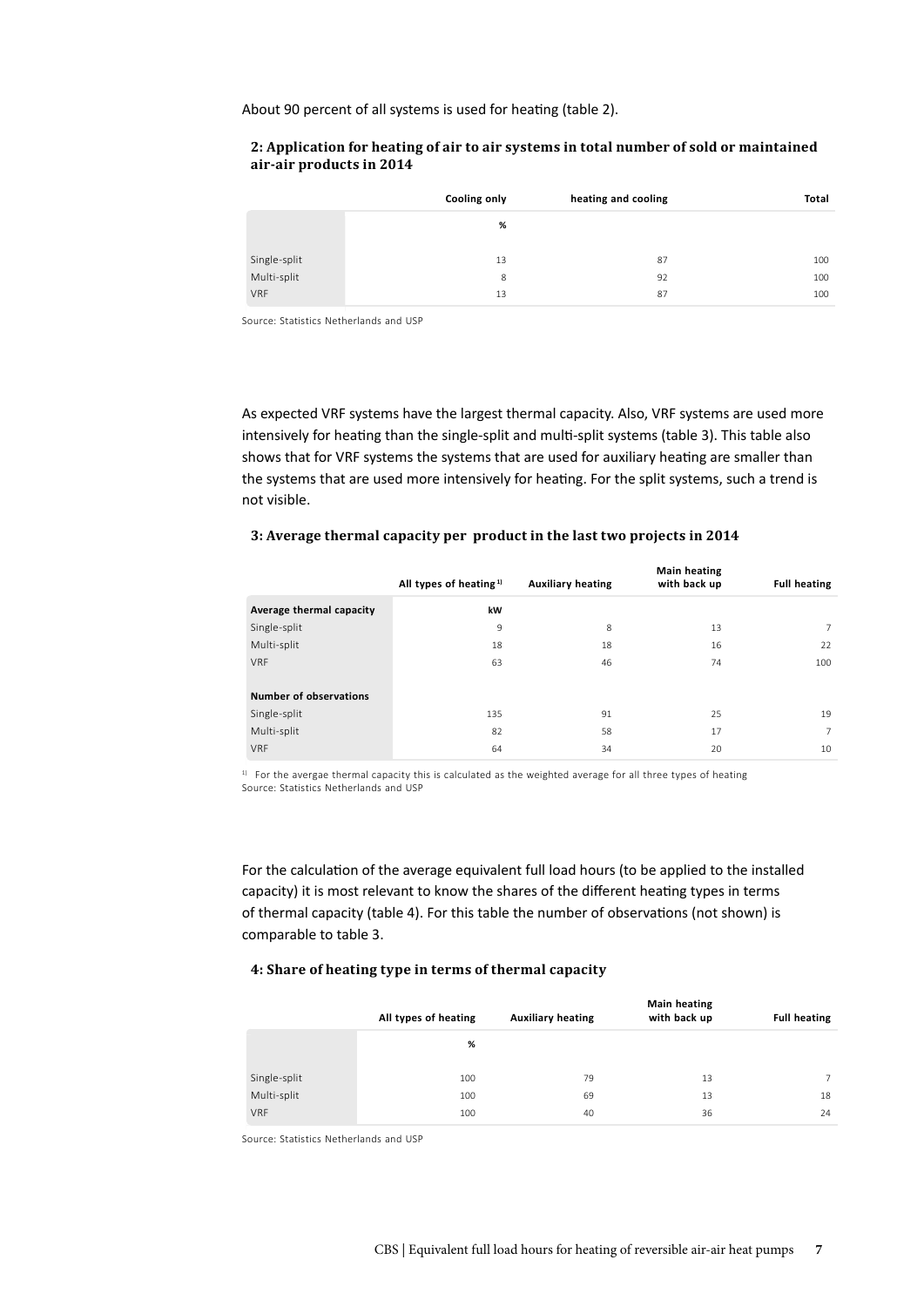For the equivalent full load hours the number of observations was substantially lower (table 5), because apparently this is hard to estimate for the respondents. For most situations the average number of equivalent full load hours for heating is about 300. An exception are the VRF systems that are used as main or full heating. Estimated use for heating of these systems is about 1100 equivalent full load hours. The total (average) for all systems is calculated using the shares for the three different heating types from table 4.

|                                                   | <b>Auxiliary heating</b> | <b>Main heating</b><br>with back up | Full heating All types of heating <sup>1)</sup> |     |
|---------------------------------------------------|--------------------------|-------------------------------------|-------------------------------------------------|-----|
| Average equivalent full load<br>hours for heating |                          |                                     |                                                 |     |
| Single-split                                      | 294                      | 320                                 | 251                                             | 295 |
| Multi-split                                       | 288                      | 474                                 | 70                                              | 273 |
| <b>VRF</b>                                        | 293                      | 1 1 4 4                             | 1 1 2 6                                         | 795 |
|                                                   |                          |                                     |                                                 |     |
| <b>Number of observations</b>                     |                          |                                     |                                                 |     |
| Single-split                                      | 34                       | 12                                  | $\overline{4}$                                  | 50  |
| Multi-split                                       | 22                       | 7                                   | 2                                               | 31  |
| <b>VRF</b>                                        | 15                       | 7                                   | 7                                               | 29  |

#### **5: Average equivalent full load hours for air to air systems that are used for cooling and heating**

<sup>1)</sup> For the avergae equivalent full load hours this is calculated as the weighted average for all three types of heating Source: Statistics Netherlands and USP

The equivalent full load hours in table 5 apply to the systems that are used for heating and cooling. There are also systems that are not at all used for heating (table 2). The average equivalent full load hours for all systems is calculated by combining table 2 and 5, leading to table 6:

#### **6: Equivalent average full load hours for heating for air to air systems**

| Single-split | 256 |
|--------------|-----|
| Multi-split  | 251 |
| <b>VRF</b>   | 691 |
| Total        | 473 |

Source: Statistics Netherlands and USP

In this table the total was calculated as the average with number of systems (table 1) and average system size (table 3) as weights.

Only 5 percent of all surveyed projects were maintenance projects. Hence, the calculated equivalent full load hours refer to newly installed heat pumps, either in new buildings or in renovated buildings.

The survey also covered air to air heating only systems. These systems covered only about 3 percent of the market in terms of thermal capacity and were therefore not included in the analysis.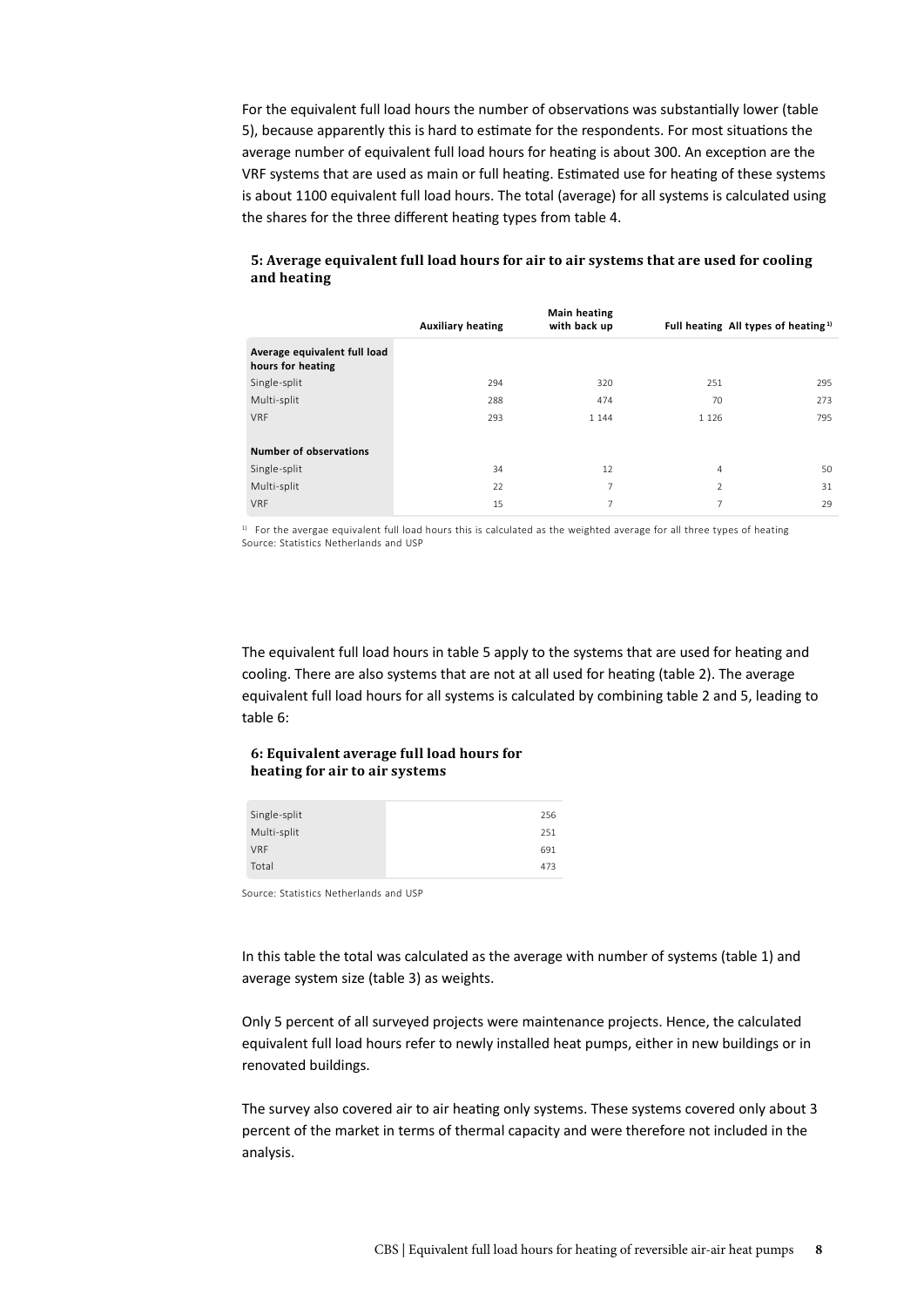## <span id="page-8-0"></span>**4. Consequences of results for calculating the production of renewable energy from air to air heat pumps**

For the first time, data are available on the actual use of heating of reversible air to air heat pumps in the Netherlands. The data are not based on actual measurements but on estimates of installers and the number of observations is limited. So improvement is still possible (but costly) in terms of data quality. However, the available data are much better than the rough estimates we had to use until now.

The data obtained cannot be directly used to calculate renewable energy production for the national renewable energy statistics, firstly because in the national statistics there is no breakdown of air- air systems in single split, multi-split and VRF systems and secondly, because for the renewable energy statistics parameters are needed for all working systems and not for the newly installed systems. In this chapter we 'convert' the results of the empirical study to definitions of the national renewable energy statistics. Inevitably, unfortunately, assumptions are needed for this conversion.

A difference between this study and the data available on installed capacities in the renewable energy statistics is the breakdown in the types of air-air heat pumps. In this study we have single split, multi-split and VRF systems, whereas in the national renewable energy statistics we have systems < 12 kW and systems > 12 kW. A simple approach to bridge this gap is assuming that, in terms of capacity, the <12 KW systems are single-split systems, whereas the > 12 kW systems are multi-split and VRF systems. This is not entirely true, but given the other uncertainties this is a reasonable simplification. The weighted average of the equivalent full load hours for multi-split and VRF systems is 467 hours.

We assume that in the past there was the use of reversible air to air heat pumps for heating was less than now. Also, it is likely that in the past a smaller fraction of the reversible heat pumps passed the threshold level for the energy performance (Seasonal Performance Factor, SPF> 2.5) of the renewable energy directive (European Commission (2013). In the Protocol Monitoring Renewable Energy (RVO and Statistics Netherlands, 2015) the assumption is made that air to air heat pumps installed before 2009 do not pass the SPF criterion. Merging the results of this study and this assumption in the Protocol we propose table 7 for the equivalent full load hours for air to air heat pumps.

This table implements the assumption that the use for heating (with a sufficient SPF) gradually increases from zero for the systems installed before 2009 to the observed levels in 2014. It is possible that the average full load hours for heating will increase in the future, but the opposite may also happen as result of decreasing heating demand and increasing cooling demand due to better isolation and climate change.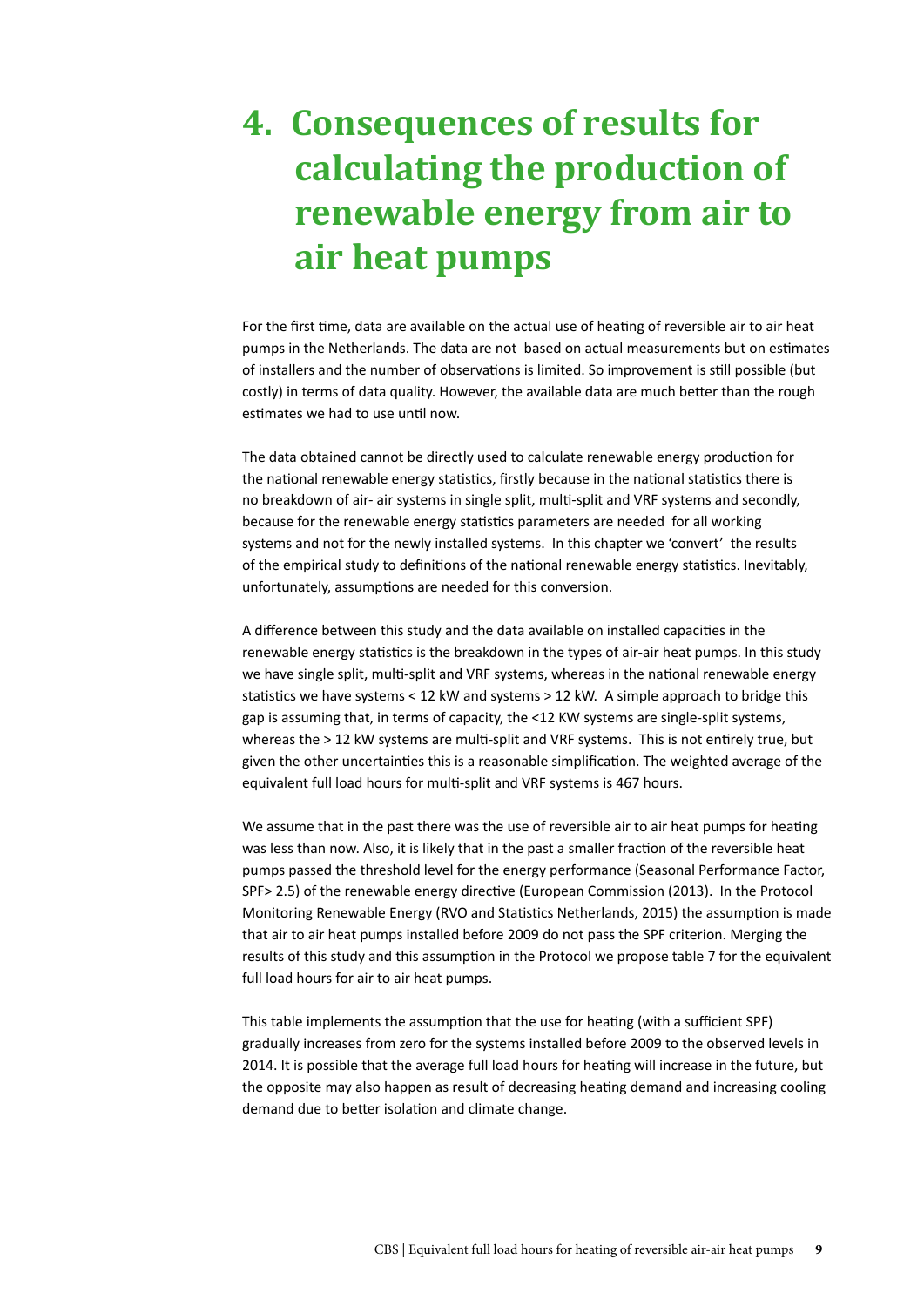#### **7: Proposed equivalent full load hours for heating of air-air heat pumps**

| Year of installation | $\leq$ 12 kW | > 12 kW  |
|----------------------|--------------|----------|
| < 2009               | 0            | $\Omega$ |
| 2009                 | $\Omega$     | 200      |
| 2010                 | 50           | 250      |
| 2011                 | 100          | 300      |
| 2012                 | 150          | 350      |
| 2013                 | 200          | 400      |
| 2014                 | 250          | 450      |
| $>=2015$             | 250          | 500      |

Source: Statistics Netherlands and USP

In the current Dutch figures on renewable energy at the CBS and Eurostat website electric air to air heat pumps contribute 2.5 PJ to the gross final energy consumption of renewable energy for 2013. This number is based on the old Protocol Monitoring Renewable Energy of 2010 (Agentschap NL, 2010) with an average equivalent full load hours of 550 for all air-air heat pumps (that satisfy a COP criterion) except small heat pumps (< 10 kW) installed before 2010. According to the new Protocol (RVO and Statistics Netherlands, 2015), *without* taking into account the results described in this article, this would be 0.8 PJ. This 0.8 PJ has not been published. This is substantially less for three reasons:

- 1. All air-air heat pumps installed before 2009 are excluded, because it is assumed that they do not pass the SPF criterion of European Commission (2013).
- 2. All air to air heat pumps < 12 kW would be excluded, because it is assumed that are used for cooling only
- 3. The seasonal performance factor is now 2.6 (from European Commission, 2013) instead of 3.0 of the old Protocol

With the new table 7 small air – air systems (< 12 kW) are included as systems that contribute to renewable heating. However, the gross final energy consumption is further reduced to 0,5 PJ, because the resulting average equivalent full load hours for heating (after applying table 7 to the database of heat pump systems) is lower.

With the proposed parameters in table 7 the average equivalent full load hours of heating will gradually increase in the future, as the relative contribution of new systems with higher full load hours for heating with sufficient SPF will increase. However, one should remember that for deducing table 7 several assumptions were needed. To test the real development of the equivalent full load hours, we recommend that the study described in chapter 3 should be repeated in a few years.

#### **Acknowledgements**

This study was financially supported by by the Netherlands Enterprise Agency (RVO.nl) and supported by the NVKL by allowing to extent their survey with additional questions. We would like to thank Lex Bosselaar of RVO.nl and the NVKL for their useful comments on a draft of this report.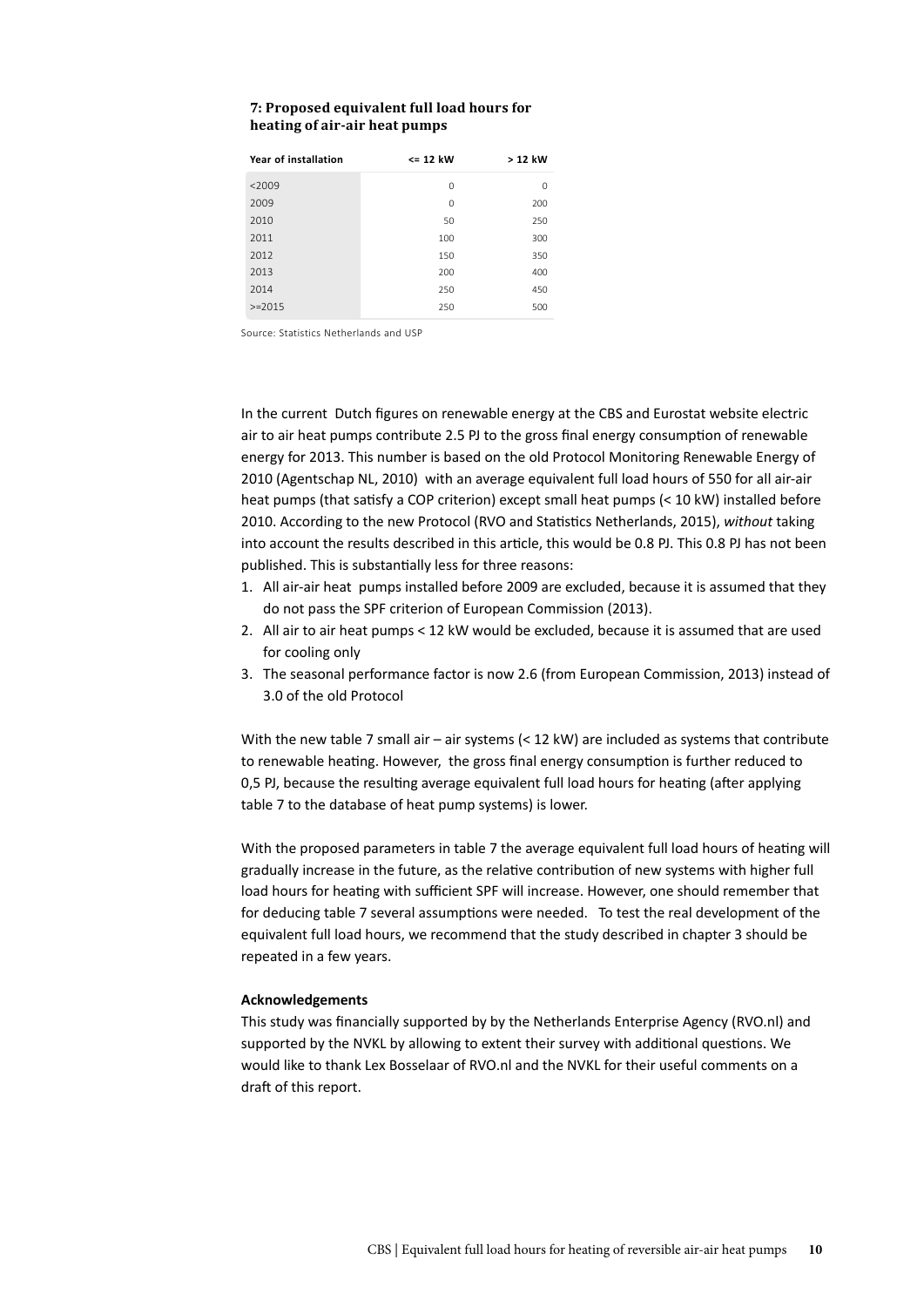### **References**

Agentschap NL (2010) Protocol Monitoring Renewable Energy, update 2010.

European Commission (2013) Commission Decision establishing guidelines for Member States on calculating renewable energy from heat pump technologies pursuant to Article 5 of the Directive 2009/28/EC of the European Parliament and of the Council.

Statistics Netherlands (2015) StatLine. Renewable energy; use "Data extracted in May 2015, before the revision in June 2015."

RVO and Statistics Netherlands (2015) Protocol Monitoring Renewable Energy, update 2015.